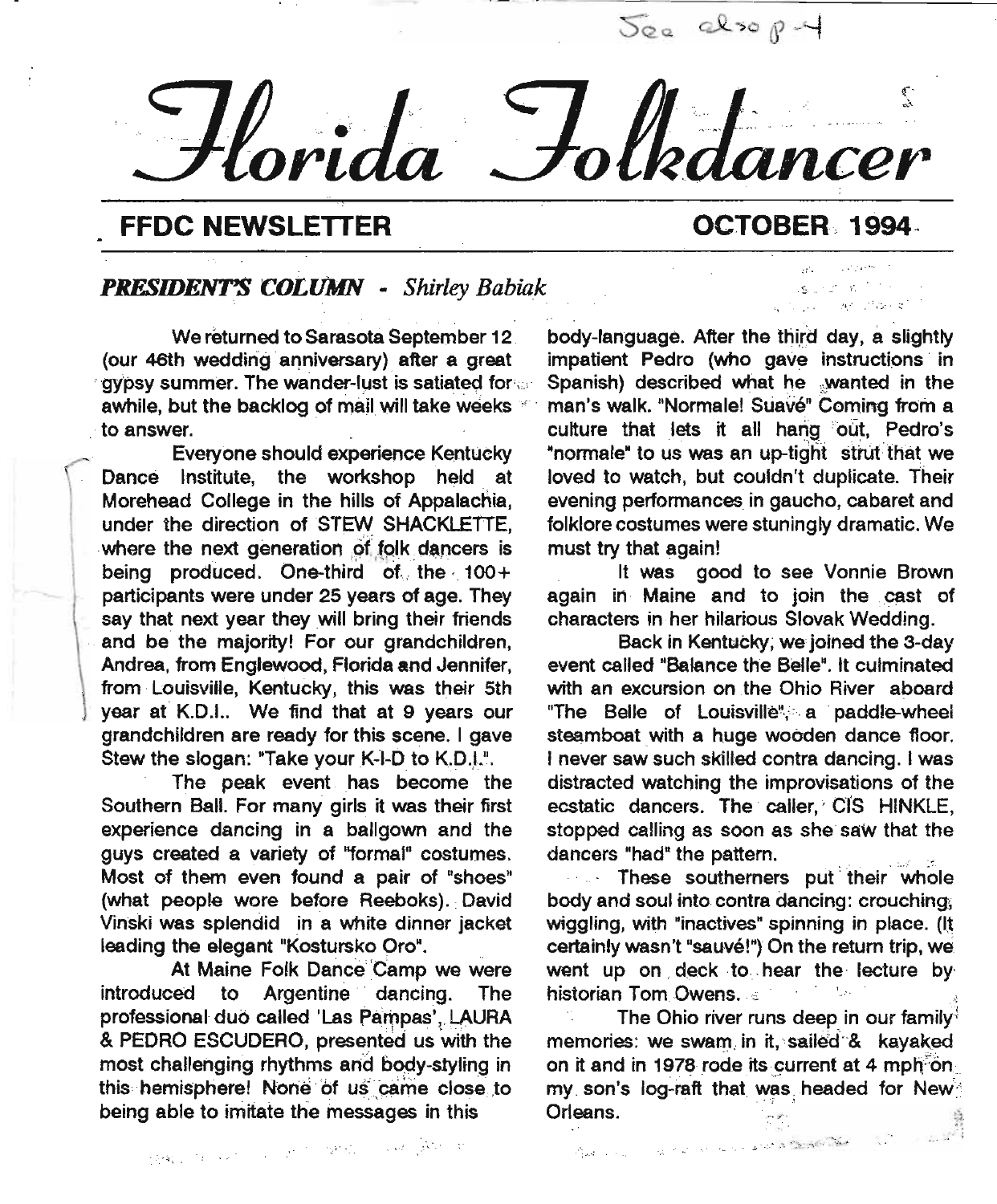2 FLORIDA FOLK DANCE COUNCIL NEWSLETTER

 $"''$  .  $"''$ 

 $\frac{1}{2}$ ,  $\frac{1}{2}$ ,  $\frac{1}{2}$ ,  $\frac{1}{2}$ ,  $\frac{1}{2}$ This newsletter is mailed monthly to members of the FFDC. Copyright© by the Florida Folk Dance Council. Permission is given to publish excerpts from articles provided credit is given to FFDC Newsletter.

The Florida Folk Dance Council is a non-profit corporation which coordinates events. disseminates information and encourages education and appreciation of International Folk Dances and related cultural activities for groups and individuals in Florida. Membership is \$8.00 per calendar year collected in January;

 $^{\prime\prime}$   $\gg$   $^{\prime\prime}$ . The editor reserves the right to edit material submitted to the newsletter. All material must be dated and signed.

# DEADLINE FOR OCTOBER ISSUE

**OCTOBER 15, 1994** 

Mail information and articles to: **FFDC Newsletter** Barbara B. Simmons 1404 Point Crisp Rd. Sarasota, Fl. 34242 (813) 349-1626

News Letter staff:

*:.".H,.'.*

Thekia Kahn, Label-maker, Jo Carr. Marion Hoercher, Judy Stolberg & Virginia Johnson - folders, staplers, stampers and mailers. Yea!

FFDC MEMBERSHIP DUES , \$\$\$\$ 1/2 YEAR SALE \$\$\$\$:" Please send a check for FOUR dollars (\$4.00), made out to Florida Folk Dance Council to:

> Diane Kralick P.O. Box 07249 Fort Myers, Fl. 33919

#### **EDITORS NOTES:**

The Babiaks; Will and I had just finished an energetic routine of Stara Planina for a group in Venice. I thought, "Here is a golden opportunity" and I asked Shirley if I could have the mike to talk to the women and men. I began my talk . "Ladies and gentlemen I stand before you as living proof that there is life after breast cancer!".

The month of October is National Breast Cancer Awareness Month." Like measles, T.B., AIDES or other diseases, most of us are "aware" of Breast Cancer, but until our life is directly impacted by an illness there is always that little voice Whispering in bur ear, "Not to worry, those things happen to other people ...not to me!"

During a routine physical in April of 1992 the Dr. felt "a slight thickening" in my leftbreast. The mammogram showed a definite change from my previous x-rays. The next 9 months my life revolved around surgery, chemotherapy and radiation. In the list of high risk people I was at the very bottom with only my age (60) being a risk factor.

The best way to tackle breast cancer is to discover it early and the best way to do that is with a monthly B.S.E. - Breast Self Exam, yearly medical check-up, and mammograms. Take charge of your life. If your doctor doesn't do a thorough breast exam...get another doctor.

Men can get breast cancer too! If a man finds a lump, bump or anything out of the ordinary get to the doctor fast!

As a breast cancer survivor I can truly say, "With out early detection you would have had a new editor over a year ago".

*The life you save may be your own!.* 

... "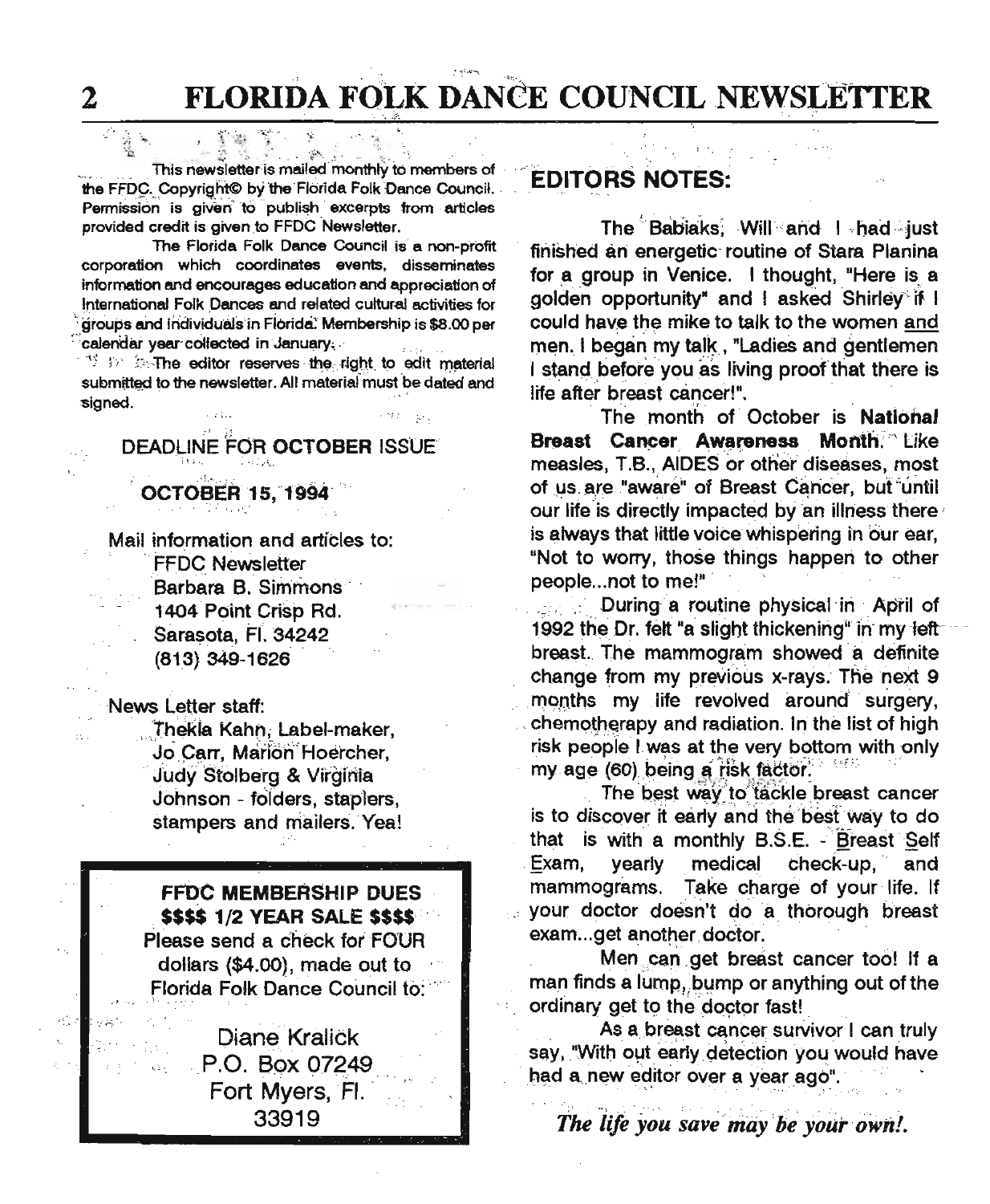# CLUB NEWS 3

#### *ORLANDO Beth Anthony*

**Example 20 Vacations and obligations depleted** our ranks occasionally this summer, but we trooped along.Bobby Quibodeaux' and .Pat Henderson took off on a tour of the Southeast, seeing David Digby and Dorothy at home in Atlanta and Frank and Mickey Cross and clan on their Carolina vacation. Pat said the atmosphere at Folkmoot was so invigorating that they plan to go again. Dancers were surrounded by other dancers watching still more dancers perform.

*=.':* '1.;:,. •... '.'-

Some bittersweet news: Congratulations are due to Dr. Harold R. Jung who is now an Associate Professor, Director \_of Student Teaching at Tennessee Wesleyan College in Athens, TN, as of August 18th. Edwina Scinta will follow Hal as soon as she can arrange the sale of her house. Edwina said she'll try to visit with folk dancers throughout Florida before she leaves.

OIFDC voted for amended bylaws recently. The change was to reflect the group's philosophy of an emphasis on recreational dance

Myriam LeMay reports that DeLand's inaugural year of first and third Tuesdays started by'UOan' and Wall Washington has continued through the summer.

'Have any of Florida folk dancers performed at Renaissance festivals? Lake Mary will have it's second annual festival in February. Coworkers of mine at AAA are heavily involved in the production, and I casually mentioned two dances that were around in that era. However, Deane Jordan is positive that the music for Elliah and for the fast half of Daronee are post-Renaissance. I'm sure there are others, perhaps even with the appropriate era music, but maybe not enough to suggest a

program. (I haven't asked any of our seasoned dancers here yet. It only occurred to me yesterday. (Must be the blonde factor)

*J~/~A~jh~k4~A1\!.l\* "'c;';",

 $\sqrt[4]{2}$   $\sqrt[4]{2}$   $\sqrt[4]{2}$   $\sqrt[4]{2}$   $\sqrt[4]{2}$ 

More thoughts on costuming: Campbell's Historic Patters and Other Treasures, P.O. Box 400, Gratz, PA 17030-0400 (catalog \$4.50) Carries Folkwear's ethnic patterns. The two I bought are well researched (an Austrian dirndl and a Ukrainian shirt), with instructions for different eras and areas, and are easily sized. They aren't cheap, and they aren't simple. As dancers we often have to stray from authentic cuts and materials for comfort and practicality. That's okay, I sew like  $I$  cook: instructions are open to interpre-<br>tation.

The German American Society' in Casselberry will hold it's Octoberfest on successive Saturdays from 3 PM to midnight, October 8th and 15th. There's an admission charge of \$4, and plenty of food and dancing in and out. None of us have made specific plans yet, but we'll be there. Prosit!

#### *GRAPEVINERS - Sarasota John Millett, Scribe*

Things should be settling down now -- but they aren't. While most of the travelers have returned from the North or from Europe, others have launched forth. Virginia Johnson and Marian Hoercher report that the Czech Republic was GREAT!

*,..j •...r.- .*

法保险人

We have maintained a good circle, In fact, our group appears to be growing steadily. And we still enjoy that occasional out-oftown visitor, like Andi Kapplin from Tampa. Ann, Kessier will be back next month when, the crowds really begin to pick up. We look forward to another great season!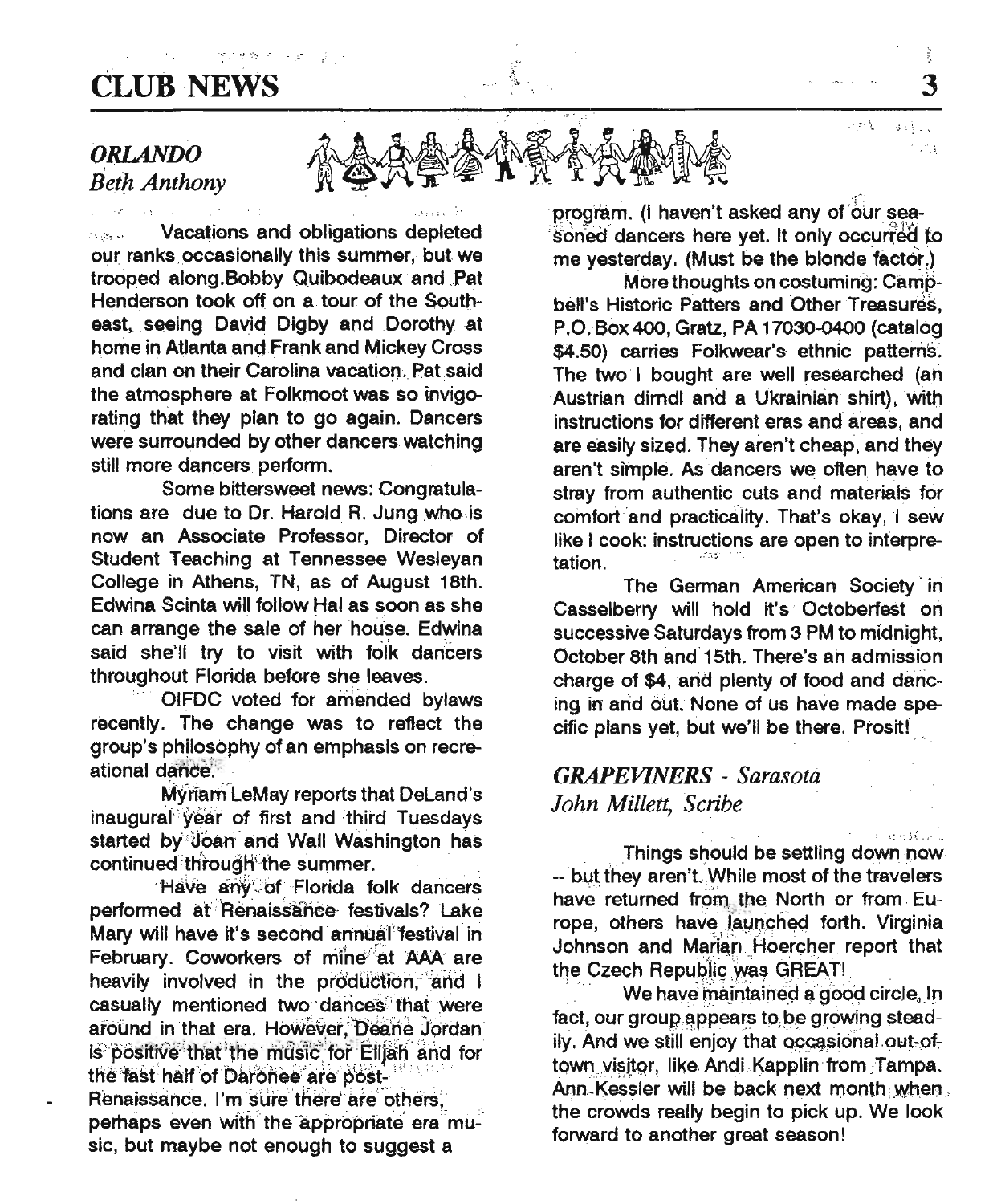### SUMMER OF '94

#### DANCING ON THE WATER -Ellie Hall - Orlando

The first annual cruise on the St. Lawrence River with Mel Mann's Dance On The-Water, August 7-13, 1994, was great fun. especially for the 106 folk dancers. That large number under Marianne Taylor's easy exuberance danced' on the upper deck, outside, or in the ballroom whenever we had a chance. A good start was the first nights' Beef Stroganoff with noodles to 'die for'! The real highlights of the cruise on the ship *Gruziya* were the crew shows during which members performed Ukrainian songs and dances in traditional dress. My favorite was the "Beriozka" (The Birch Tree), a women's dance.

At sea we cruised past beautiful glacier-made cliffs in the Saquenay River similar to famous fiords of Norway. We say white and black whales that are different in size and behavior, more playful, than the humpbacks in Alaskan waters.

On the only rainy day we toured St. Pierre, one of three islands still owned by France; still called "OeGaulies' baby". We saw the hotel where AI Capone stayed while smuggling liquor during, as the hotel leaflet put it, "the great American Prohibition Experiment". I discovered that P.E.I. refers to Prince Edward Island, postcard pretty and known for Forillion National Park, Canada's favorite tourist spot. I liked the green Skyline, rocky cliffs and beaches unmarred by billboards. Also on the island is the house that inspired Anne of Green Gables. Yearly about 15,000 Japanese visit the spot familiar to all since the book is required reading in Japanese schools.

By visiting Quebec City I learned to pronounce it "kaybeck". We had onion soup

**SUMMER OF '94** cafe along a boulevard much like Paris. Final thrill was a quick ride back to the ship, down a steep hill in an outdoor glass elevator, a funicular, for the price of a "Ioonie",a Canadian dollar. The cruise began and ended in Montreal, another magical place. From our pier Annette Brand, my Canadian roommate, pointed out Habitat that was built for the 1976 World's Fair. This' is now used for housing with an easy commute to downtown Montreal.

The Ukraine, free since 1992 and the biggest country in Europe outside of Russia, boasts 100% literacy with 56 million people. The country has huge natural resources. We found the Ukrainian hosts to be warm, wonderful during the Dance On The Water cruise.

#### *A WEEK AT K.D.I. KENTUCKY DANCE INSTITUTE D.A. Tyler*

My attendance was a miracle of serendipity and synchronicity. The entire week was a joy, from the drive north to Morehead College swapping stories with my scholarship sponsors Shirley and Oemitri Babiak, admiring the hilly countryside, to the airport trip home the following Saturday.

Warm & gracious, Anna Lewis' Shacklette (who is struggling valiantly with overwhelming physical difficulties) assigned me to share a room with Barbara Danzig, of Louisville. By the time I'd arranged my stripped-down, yet complicated, wardrobe (8 ziplock bags of assessories to create 7, 5 specific costume effects from 4 or 5 basic; interchangeable elements which also served, as everyday workshop wear) in desk drawers & and a small closet without hangers. she arrived. We yakked up a storm while she

 $\langle \mathcal{D}_i \rangle$ 

 $\boldsymbol{4}$ 

 $\sim$  and  $\omega$  . The set of  $\omega$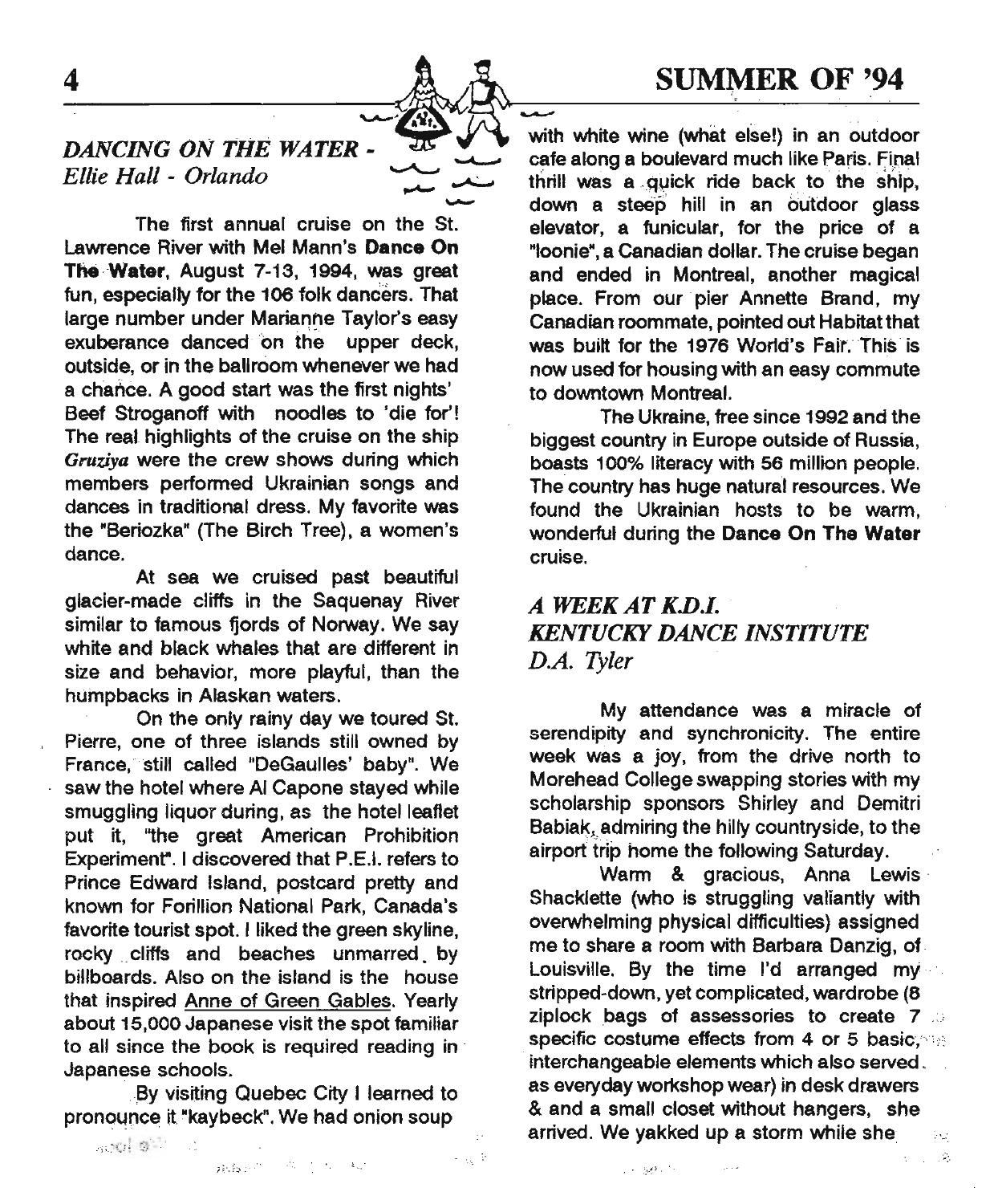#### (Continued from page 4)

unpacked. I scrounged pillows (one later served as a bustle), and we strolled across the street to the building housing the cafeteria and spacious wood' 'floored ballroom ... ,....

**. . . . . Meeting everyone for the first time** (Fl9ridians, you're missing a GREAT experience by not attending!), I was struck with the enthusiasm and warmth everywhere. There were a dozen or so voung people, many folk dance teachers, and lots, like myself, who were just "doing it".

Over the week I came to appreciate more and more Stew Shacklette's firm yet easy administration and quiet warmth (I keep coming back to that word, THE keynote of the week) that kept things in line when they wavered.

Each day's teaching session was followed by an evening dance during which we practiced what we'd learned interspersed among old favorites.

After THAT, if one were still rarin' to go at 10PM there was a snack cabaret spearheaded by Troy Schwartz, who also put out a daily newsletter and schedule. The usual mood for these late-night gatherings was, in the beginning, full voiced and jolly, so I contributed sing-along-silly-songs, as did others, and Troy conducted games that had everyone laughing. Later in the week, as the energy reserves tapered off, many of the young people sang lovely songs of their own making, or that were important expressions of themselves - a deeper level of sharing.

During the day Vicky Goodloe ran us through Scottish skip-changes, of which my favorite was the simple but very satisfying "The Fusilier's Dream". Roo Lester built daily toward our eventual mastery of "Hambo", exposing many erroneous concepts in the process. As entertainment one evening, she

--~~~---~-----~-----'-~--'----~-- \_\_ ~ •• ,.,0 ••.•

and her partner, Harry Khamis, performed many variations for us.

David Vinsky choreographed an elegant dance to show off the Southern Ball gowns, in addition to teaching some jolly Balkan dances. I enjoyed Bea Montross's Latin styling and the selection of intemational dances Sandy Starkman offered. Stew's square dance and contra calls stayed within the group's general ability and were great fun. Since I really NEEDED that afternoon break, I didn't take clogging, but judging from the evening "show & tell", they were dam good, too!

A few demonstrations and/or skits were given each evening. Shirley taught the Puerto Rican "Plena" to her granddaughters and 3 young men who, together with Babiaks and me, sizzled the audience. with a fiery foursome rendition, accompanied by shouts and whistles of appreciation from our audience. (Especially those who caught a glimpse of the red-ribboned black garter high on my right thigh!)

We scholarship students put together a skit in which yours truly portrayed an Ancient Auntie transformed into Dancing Demon. The auction of clothing and goodies, including crayon drawings by children of attendees, brought a rousing \$2,000 for the Scholarship Fund from, the cheerful group! (That's REALLY showing appreciation!)

If you're an impatient, ambitious and critical 'hot-shot', K.D.1.is probably not for you. But should you opt for a variety of well taught dances among considerate and friendly people, a WARM atmosphere (except  $\sim$ for the building, which was meat-locker temperature) this is an inexpensive week you can't afford to miss! I'm ever so grateful Shirley kept nagging me to go and for all her help getting there and back! See you there. next year. The contract of the contract of the contract of the contract of the contract of the contract of the contract of the contract of the contract of the contract of the contract of the contract of the contract of the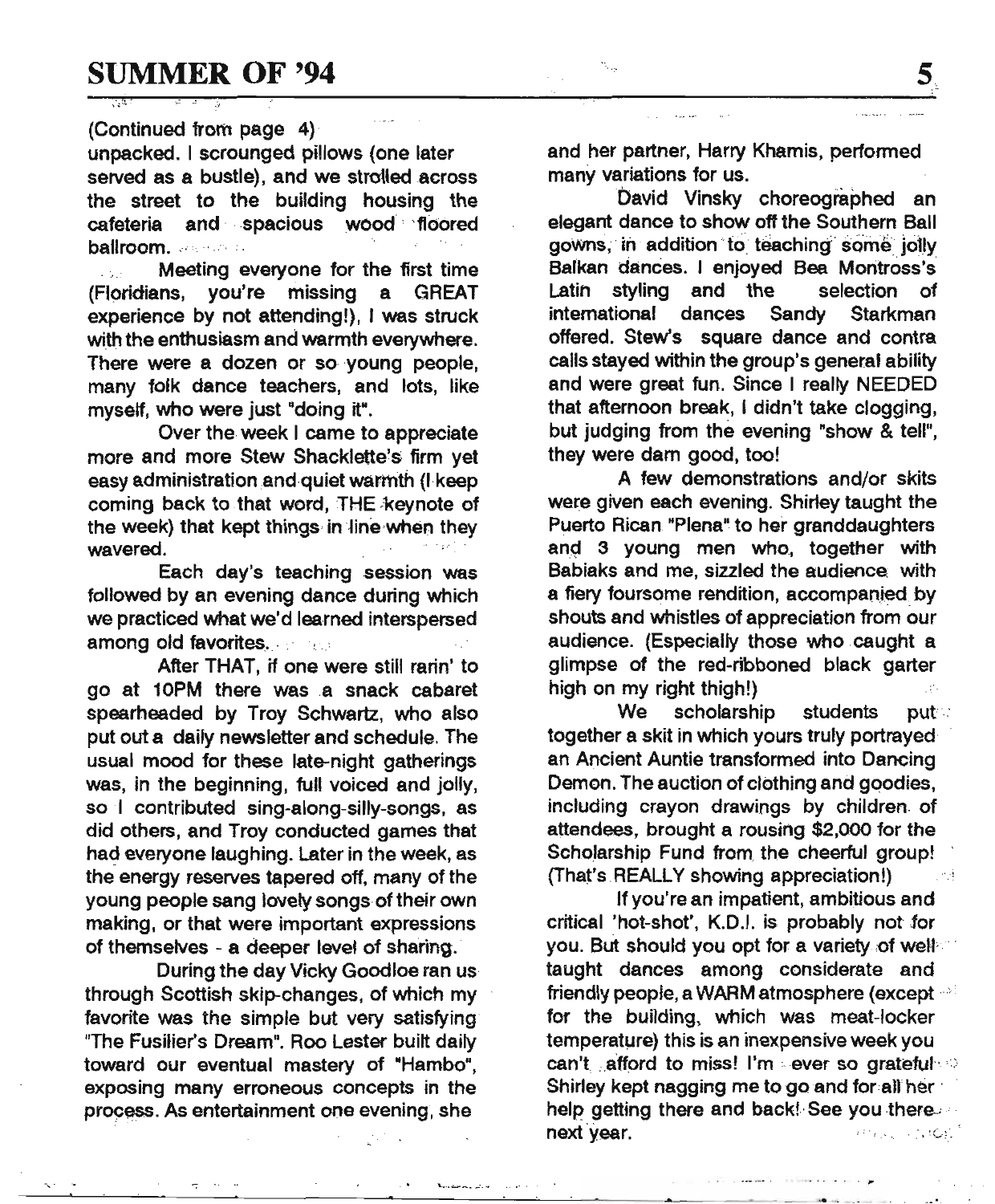(今) 美国小学家著名和爱尔兰

## SUMMER OF '94



#### sum pohen la ment *TOURING EUROPE*  $B$ *etty N. Dodd*

6

.<br>St

[The following is a drastically edited version of Betty's Summer of '94. If you would like an unabridged copy of Betty's trip send an SASE to the Folkdancer editor.Jbbs

 $\approx 3.5\,\mathrm{fm}^2$ 

Betty had,a fabulous tour of Western and Eastern Europe. Flying to London for a two day visit she. continued on to Brussels, Belgium; Hanover,Cologne, Rothenburg, Berlin, and Munich, Germany; Warsaw, Cracow, and Zelazowa Woola, Poland; Budapest, Hungary; Vienna and Salzburg Austria.

.. Through her entire trip Betty was impressed by the examples of Gothic, Renaisance\_and\_Rococo\_architecture. She especially marveled at the restorations of the buildings that were so badly bombed in WW II. "

**"". Highlights of Betty's tour included:** 

Berlin: You can still see pieces of The Wall standing as a reminder of events that we must not-let happen again. Berlin has become the largest city in Western Europe and will eventually be the capital of Germany. The well-known "Check Point Charlie<sup>\*</sup> is now a museum.

Poland: When she reached Warsaw, Betty felt like she had been there before. Maybe because since becoming a folk dancer she has fallen in love with its music and culture. (She had the same feeling when visiting Hungary). Betty compared Warsaw, which was devastated during WW II, with the legend of the Phoenix. . . rising from the ash~\$;.,uo,.. *t.«:*

.......Chopin has been Betty's favorite composer since she was very young. Visiting his birthplace, his home in Zelazowa. Woola, was a dream come true. Betty got "goose bumps" and couldn't believe she was

:.•.. , . actually there. The contraction of the contraction of the contraction of the contraction of the contraction of the contraction of the contraction of the contraction of the contraction of the contraction of the contraction

D-Day was celebrated in Cracow, the capital of Poland. Flags of the allied nations were displayed. The Mayor's emotional speech was translated by their guide as tears rolled down his cheeks. Quite a few people, including Betty's group, had tears in their eyes. That evening she went to dinner and a folklore show. It was fantastic! The best part of it was the audience participation. Betty got to dance a couple of beautiful dances with them.

Hungary: Across the Tatra mountains of Slovakia to Budapest, they went to dinner at a restaurant well known for its "pierogies" (dumplings). They were serenaded by a band playing romantic gypsy'music. There was also a presentation by a group of folk dancers, doing a series of dances with spinning steps and some Czardas. She thought of our great dancer Julius Horvath from Daytona.

Austria: Vienna, the Metropolis of music, is.beautiful and splendid. Johann Strauss made both the Danube river and the Vienna Wood famous through his waltzes. From Vienna they went Salzburg which is  $Mozart's$  birthplace. It was there that the movie Sound Of Music was made. High up in the mountain is the Hohensalzburg Fortress, which can be seen from far away.

Munich: Oktoberfest is Munich's special season, a great beer drinking celebration that lasts for 16 days. They went to the most celebrated beer hall the Hofrauhaus, were they ate, drank beer and listened to the brass bands playing very lively music. A folk group performed the well known polkas and other dances, the kind that we dance in our folk festivals, such as Klaptanz.

Betty often thought of her folk dancing friends wishing they were with her.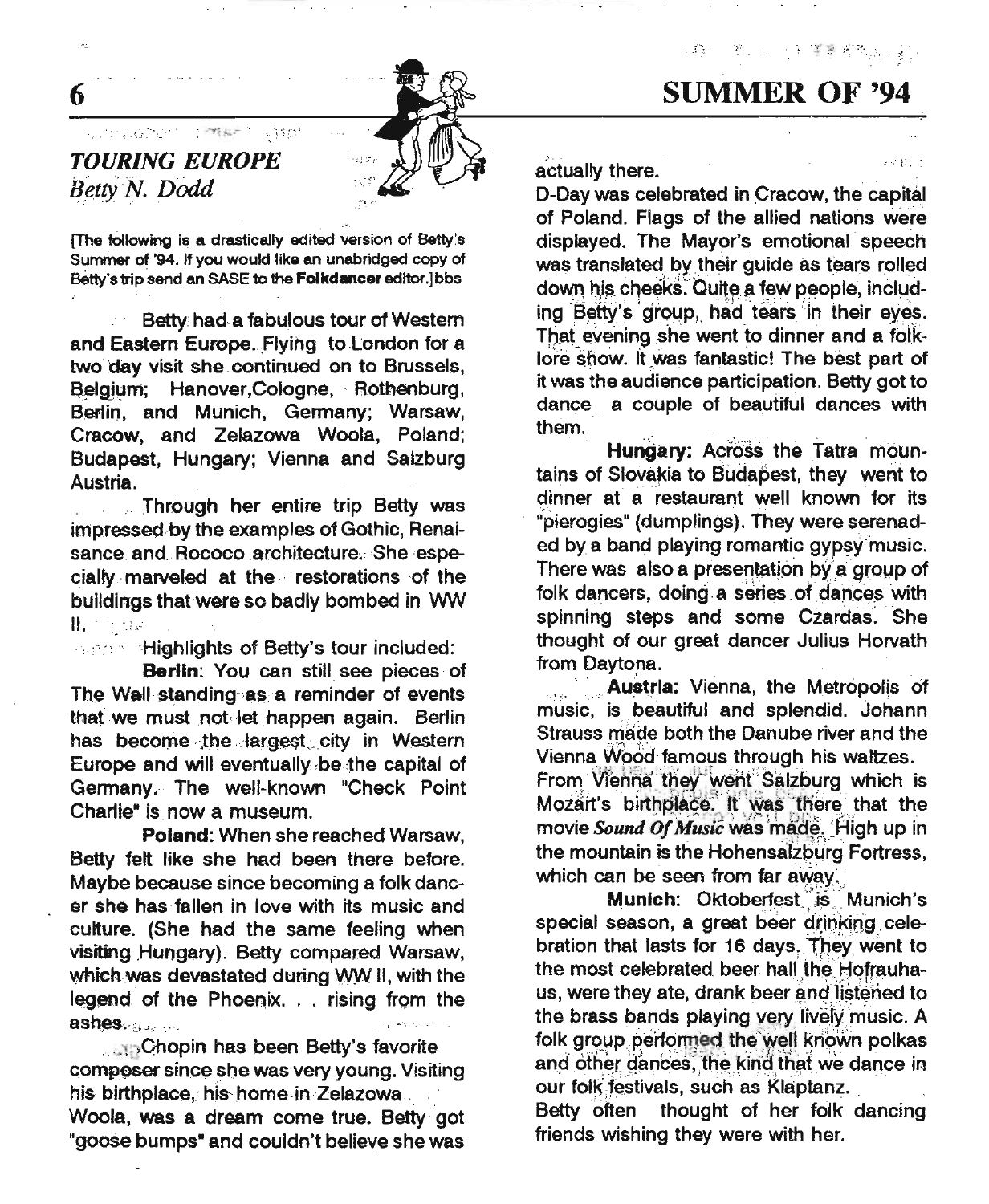# ADDITIONS AND CORRECTIONS

#### NEW MEMBERS:

Estrella Engelhardt 3458 Fairview Drive Sarasota, FL, 34239 Donna E. Maksymowich-Waskiewicz Richard Waskiewicz **Album** 10181 S.W. 57th Ct. Cooper City FL. 33328 305-434-4635

Jacqui Archer 4205 Winners Cirsle #514 Sarasota, FL 34238 813-925-9877

Gloria Plank 906 Southern Pine Ln. Sarasota, FL 813-355-6855

#### *1994 DIRECTORY ADDlTlONS* & *CORRECTIONS*

Cut and paste new information in your 1994 directory AREA 4 ~ SOUTHWEST FLORIDA

| <b>FORT MYERS</b><br><b>SHALOM FOLK DANCERS INTERNATIONAL</b><br><b>SATURDAY</b><br>9:30AM-12PM<br>Location: Jewish Federation of Lee County<br><b>EREE</b><br>6315-A Presidential Ct.<br>소송 생산<br>Contact: Tina Pegler 813-267-0834 or Lynn Badagnani 813-549-3807  |
|----------------------------------------------------------------------------------------------------------------------------------------------------------------------------------------------------------------------------------------------------------------------|
| DANCE AROUND THE WORLD INTERNATIONAL (New name)                                                                                                                                                                                                                      |
| <b>SARASOTA</b><br>u kacamatan Kabupatén<br><b>IRISH DANCING</b><br><b>WEDNESDAY 7-9 PM</b><br>Location: St. Martha's Church, 200 Orange Ave<br>Contact Kathleen Brady 813-924-5246                                                                                  |
| AREA 5 - SOUTHEAST FLORIDA                                                                                                                                                                                                                                           |
| <b>PLANTATION</b><br>HALPERN DANCERS - INTERNATIONAL/ISRAELI/LINE<br>TUESDAY<br><b>7-9 PM</b><br>Location: 1141 Lauderdale West Dr.<br>Intermediate \$2<br>Club House<br>10-11:30 AM<br><b>FRIDAY</b><br>Contact: Abe & Vivian Halpern 305-473-6161<br>Beginners \$2 |
| <b>HALLANDALE</b><br>HALPERN DANCERS - INTERNATIONAL/ISRAELI/LINE<br>WEDNESDAY 10-12 NOON<br>Location: City Part Community Center<br>Inter/Advance \$2<br>501 S.E. 1st Ave.<br>Contact: Abe & Vivian Halpern 305-473-6161                                            |
| de article composition of the composition of the composition of the                                                                                                                                                                                                  |